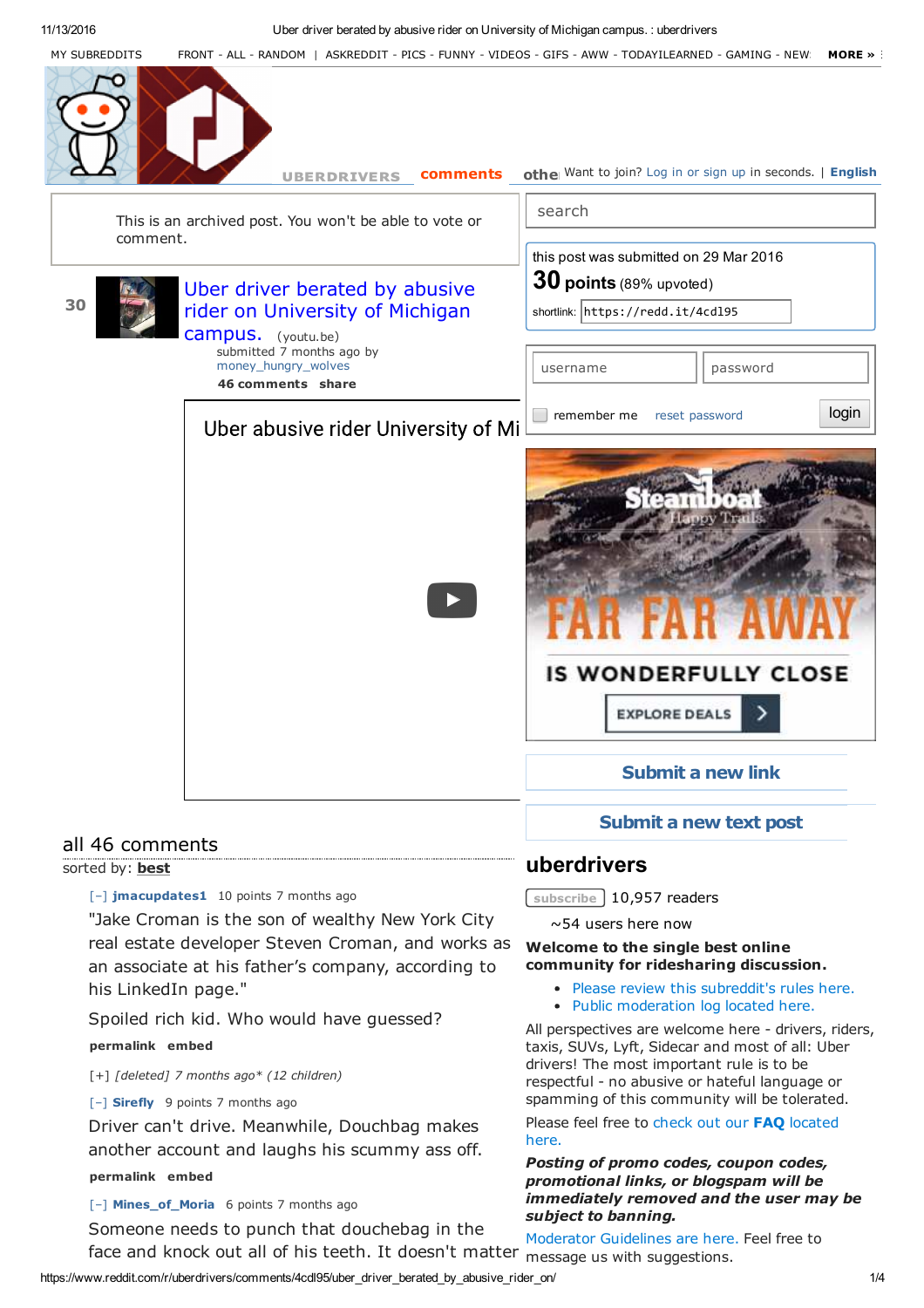**Uber on!**

created by Deucer22

what happened, insulting someone for their wage while you "go sit on your ass and watch tv" is pathetic.

## **permalink embed**

## [–] **Evaunit01berser** 9 points 7 months ago

They deactivated him because this stupid kid, with no proof whatsoever is saying the driver starting yelling anti jewelry slogans at him.

### **permalink embed**

[+] *[deleted] 7 months ago\* (2 children)*

## [–] **calmatt** 5 points 7 months ago

They deactivated both, while they investigate. That way, they cover their asses no matter which way this falls. Shitty, but it's corporate. Every corporation in existence would do the same thing. Uber sucks for many reasons but this is not one of them.

## **permalink embed parent**

[–] **louisville chase001** 3 points 7 months ago

Get out of my car with that cubic zirconia shit! **permalink embed parent**

[–] **RobieFLASH** 3 points 7 months ago

I hope this goes viral and this dudes life get ruined **permalink embed**

[–] [deleted] 7 months ago [removed]

[–] **Atlanta JoelQ** [M] 2 points 7 months ago

"Someone dox him."

Anyone who violates Reddit policy against doxing will be banned and the comment revealing his identity will have to be deleted. As moderators, we have to protect this asshat's privacy, otherwise our subreddit will be deleted. Please don't make me do it.

**permalink embed**

[–] **perry1023** 1 point 7 months ago Thanks for the info **permalink embed parent**

[–] **Chief-Joseph** 3 points 7 months ago

BuzzFeed.com coverage

## **permalink embed**

[–] **Winn3317** 1 point 7 months ago

Following the publication of this story, Jake Croman provided the following statement to BuzzFeed News:

"This video shows one side of an argument I had with an Uber driver two weeks ago after he refused to pick me up on the basis of my religion. What you don't see in the video is that the driver had made a number of offensive anti-Semitic remarks that provoked my response. I am not proud of my reaction to his discrimination and I regret my choice of words. Shortly after the verbal altercation, I filed a complaint with the Ann Arbor police department and they are now dealing with the issue."



a community for 3 years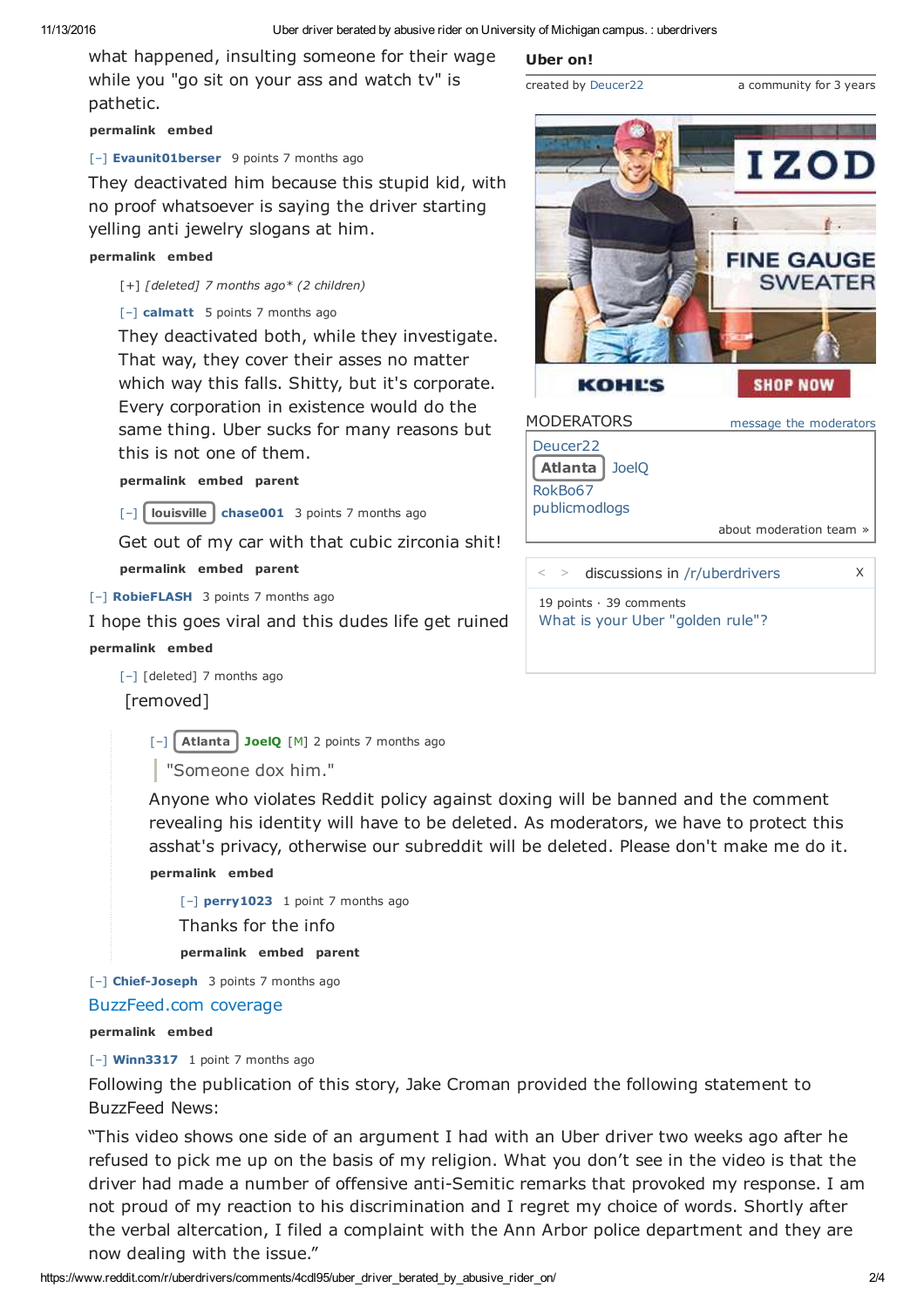An Ann Arbor police spokesperson subsequently told BuzzFeed News they could not locate Croman's name in their reporting system.

Croman said he was unable to immediately provide a case number for his report, saying he was away from school.

**permalink embed**

[–] **perry1023** -2 points 7 months ago

Don't worry. I fucked his mom in the ass.

**permalink embed**

[–] **cocisroc** 0 points 7 months ago

me next ( $\wedge \cup \wedge$ )

**permalink embed parent**

[–] **scsibusfault** 2 points 7 months ago

you want him to fuck you in the ass next?

**permalink embed parent**

[–] **cocisroc** 1 point 7 months ago

no i want u to

**permalink embed parent**

[–] **UberXNinja** -2 points 7 months ago

Ironic, considering it's you that's usually taking it up the pooper.

**permalink embed parent**

[–] **cocisroc** 5 points 7 months ago

Nice try UnCounted36544

**permalink embed parent**

[–] **perry1023** 2 points 7 months ago

You wish.

**permalink embed parent**

[–] **swoleinjesus** 0 points 7 months ago

grew up around there...not surprised

**permalink embed**

[–] **Uberlalaland** 0 points 7 months ago

time for mr africa to get help from his family in the form of the dark arts, voodo, witchcraft, teach this rich young punk a lesson so severe that no one will mess with uber drivers again

**permalink embed**

[–] **FuckUberlalaland** 2 points 7 months ago you're a racist tool **permalink embed parent**

[–] **uberx201616** 0 points 7 months ago

I read that Steven Croman had thousands of rent control tenants thrown out into the streets "mafia style" and did not care one iota, I wish I had a father like him, I would be rich to !!!!

**permalink embed**

# [–] **JamesE9327** -1 points 7 months ago

Oh no, he said some mean things to someone! Either get off your ass and put him in his place or learn to just ignore it. This driver is a grown man and there's no reason we should all feel sorry for him just because he can't stand up for himself when someone hurts his feelings. If it was physical assault it would be different but all the guy did was be a total prick and say some harsh words, which we have all dealt with time and again. Don't see why we should all come to his rescue.